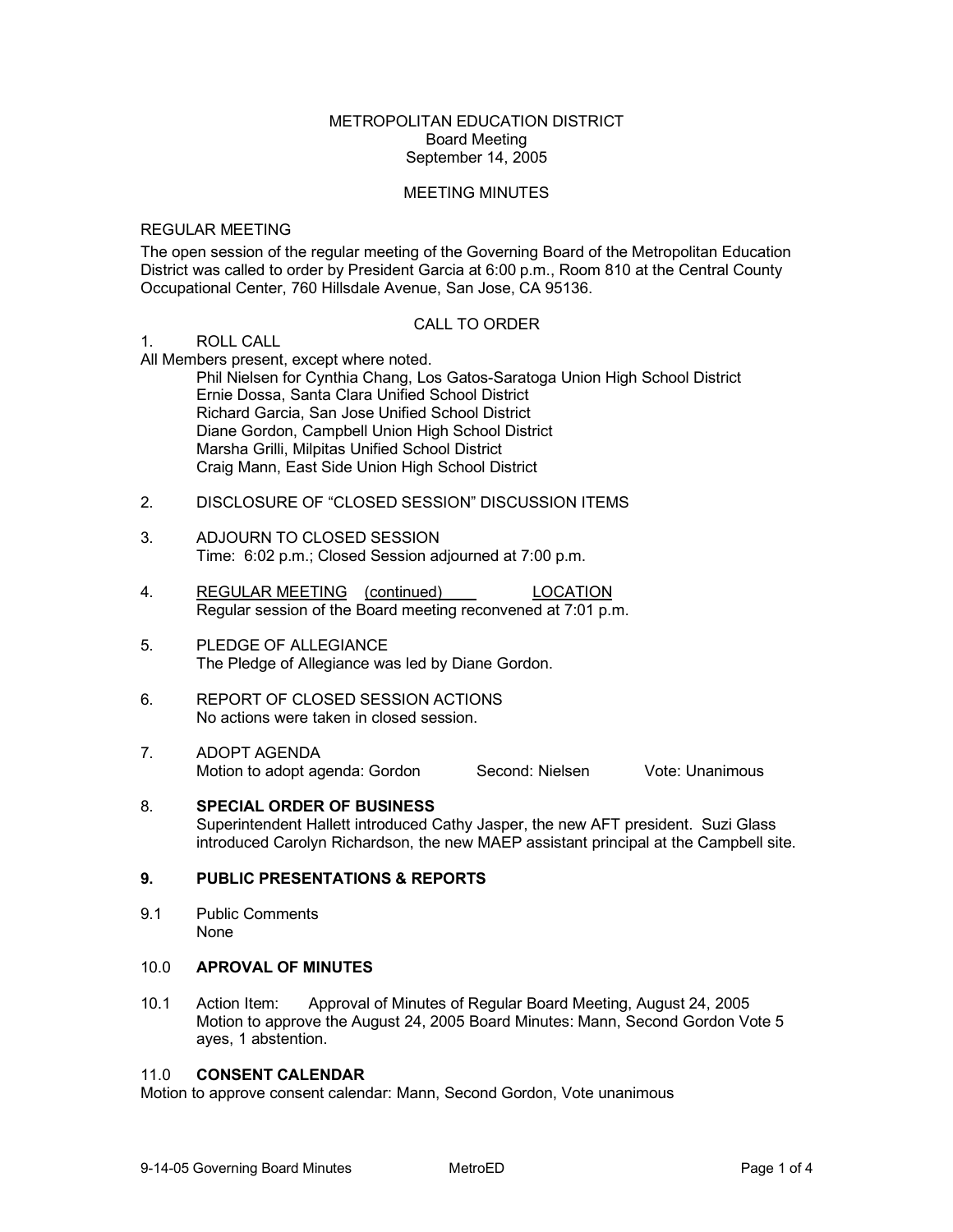# 11.1 **BUSINESS AND FINANCIAL FUNCTIONS**

### Approved:

- 11.1.1 August Board Warrant Approval List
- 11.1.2 Items to be Surplused
- 11.2.1 Classified Personnel
- 11.2.2 Certificated Personnel
- 11.3.1 2005-06 Renewal Agreement with First 5 Santa Clara County

#### 12.0 **INFORMATION ITEMS** None

# 13.0 **ACTION ITEMS AND REPORTS**

#### 13.0.1 Monthly Budget Update

Motion: That the Governing Board approve the budget changes included in the Monthly Budget Update for the period ended 8/31/05, Mann, Second Grilli, Vote unanimous.

## 14.1 **BOARD AND ADMINISTRATIVE FUNCTIONS**

14.1.1 Action Item: BB 9250, Remuneration and Reimbursement of Board Members Discussion:

Member Mann noted that he had not received a July stipend and later learned that the MetroED Governing Board was paid for 11 months and not 12. He also noted that Board Bylaw 9250, "Remuneration and Reimbursement, Other benefits" was adopted in 12/87 and that perhaps it is time to revisit the policy. He also commented that attorney, Sandra Kloster, opined that education code 9250 does not prohibit the payment of a stipend for a month when no Board meetings occur. The total cost would be \$1440. Mann commented that he is a Board member for 12 months, whether there are 12 meetings or not.

Member Dossa commented that he is not in favor of changing the policy to include the 12<sup>th</sup> month; we get paid when we work.

Member Gordon commented that we could take the total amount paid for 11 months and divide it by 12, so that there are 12 payments, but she is not in favor of increasing the amount of money, especially in these tight economic times.

Member Grilli said that she, too, is not in favor and feels that the amount members are paid is fair.

Member Mann said that if there is no support he would like to have further study to see that we are in compliance with the ADA requirements.

Alternate Member, Nielsen commented that in their district the stipend is not looked upon as a wage, but as an amount of money to cover time and expenses. We consider this to be a civic duty.

Mann said that he would like to see a comparison of peer districts.

There was no vote taken on the item.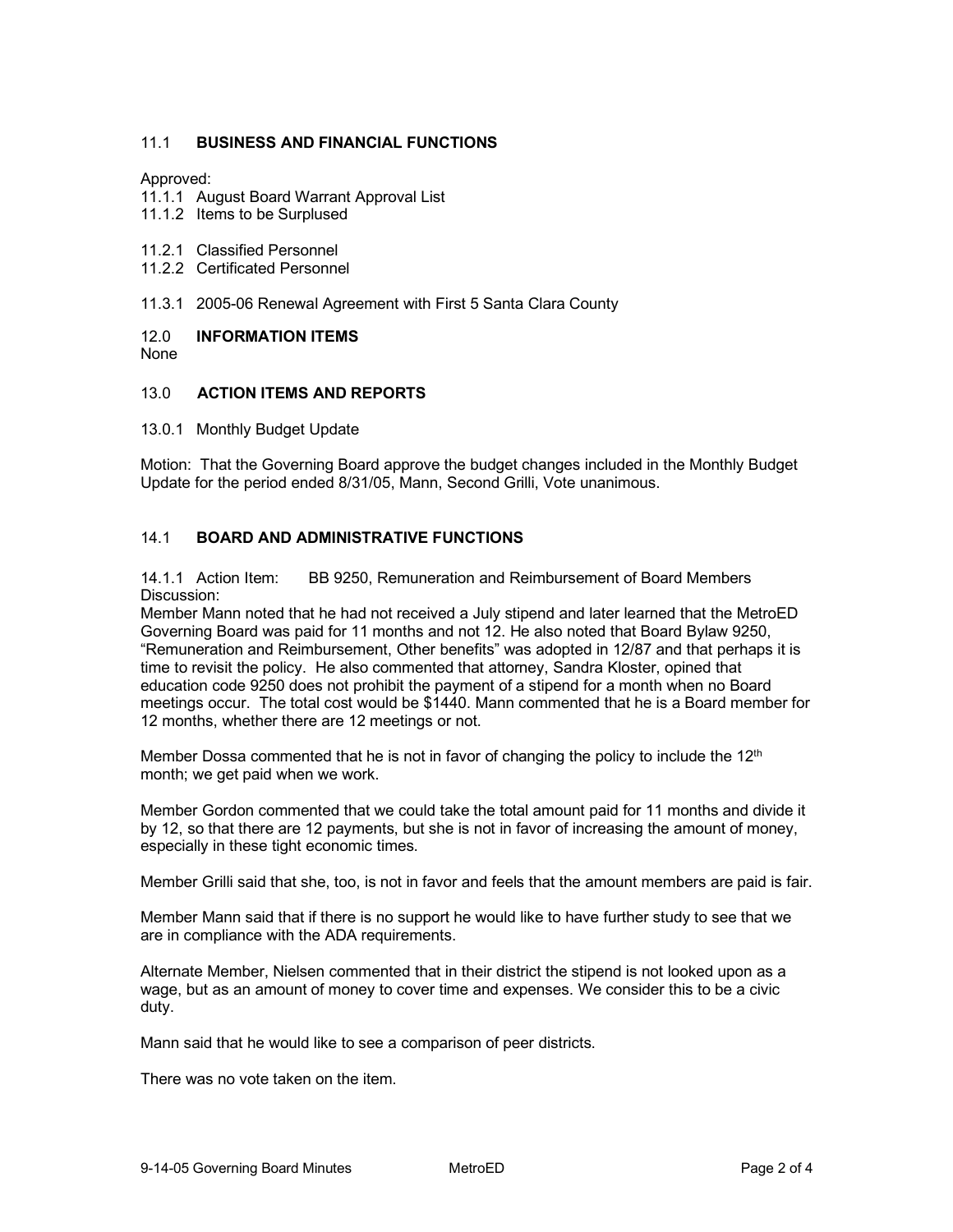# 14.2 **BUSINESS AND FINANCIAL FUNCTIONS**

14.2.1 Action Item: 2004-05 Unaudited Actual Financial Reports

Motion: That the Governing Board approve all 2004-05 interfund transfers, approve all fund balance designations and authorize the Superintendent to file the 2004-05 Unaudited Actual Financial Report with the Santa Clara County Superintendent of Schools, Mann, Second Gordon, Vote unanimous.

# 14.3 **PERSONNEL FUNCTIONS**

None

# 14.4 **INSTRUCTIONAL AND STUDENT FUNCTIONS**

# 15.0 **EXECUTIVE REPORT/ADMINISTRATIVE REPORTS**

Assistant Superintendent Jan Dreier reported on departmental items of significance:

- The new attendance system has been implemented. All CCOC and most MAEP teachers are online. We are now able to get real-time data.
- A new customer service help desk has been implemented in the IT department.
- Richard Stewart was given special recognition by the IISME organization for his summer work at the NUMMI plant.
- The State of California approved Law Enforcement teacher, Rico Sciaky, by approving him to administer the "Power to Arrest" examination.
- The Blackford MAEP site now has a new patio, with tables and umbrellas for student use.
- The CCOC vocational nursing class had a 100% pass rate when taking the State Vocational Nursing examination.
- CCOC teacher, John Tawney, has been selected by his peers as the "Teacher of the Year". Recognition this year will be at the Heritage Theater in Campbell

Superintendent Tim Hallett presented information on topics not on the agenda:

- AB956, Modernization died in the Appropriations Committee. We are working with various people in Sacramento to see if MetroED can be a part of the facilities bond. The Governor was against the modernization, but seems in favor of the bond possibility. Whatever happens, we need to talk about the six-district CCOC assets. We need to consider how we keep the facilities in good repair.
- Superintendent Hallett and 22 district superintendents were guests at the Silicon Valley Leadership Group's board meeting. The discussion was around what superintendents and business people see as gaps in the skill set. The business people listed the following:

Communication skills, at all levels and there is especially a lack of ability to communicate objective thoughts.

Critical thinking skills are missing, which is something that we do quite well here.

Non-engineering math (basic, everyday math) is lacking in new employees. They lack the ability to do simple calculations of addition, subtraction, etc. At CCOC this year we are teaching math concepts.

Job etiquette is lacking; just teach the students to be saying "please" and "thank you". At CCOC we teach employability skills – a different one each week.

- So far we have 3 board members from San Jose Unified scheduled to tour CCOC. Joyce will send the dates and times to members.
- We should have student board members at our next meeting.
- We are pleased with the excellent progress we are making on the new student system; it has been well-accepted by the employees.